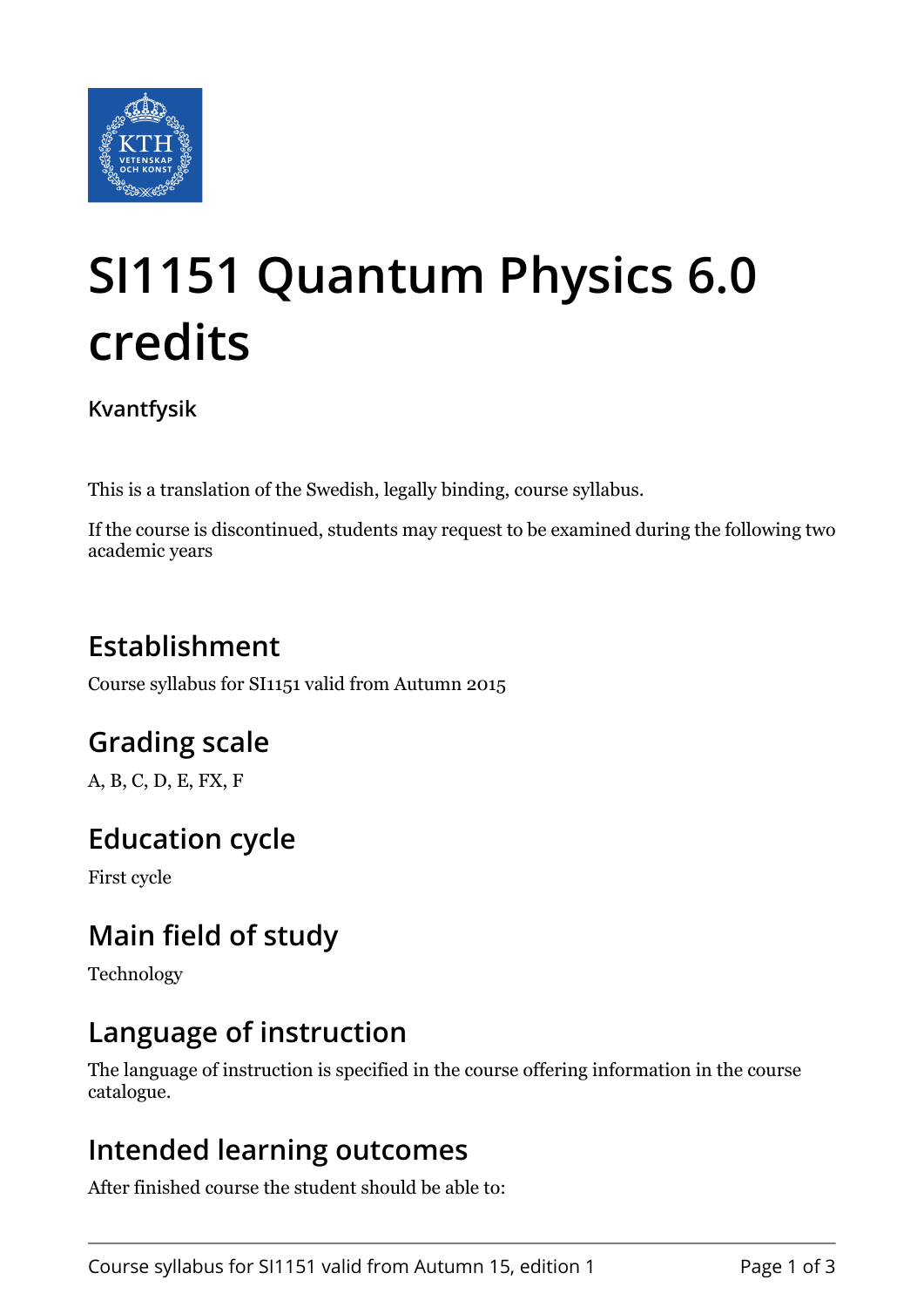- Describe the scientific basis for quantum physics.
- Apply quantum mechanical formalism to physical problems.
- Have a good insight into important application of quantum physics.

#### **Course contents**

The basis of quantum mechanics and its postulates. The solution of the Schrödinger equation with simple potentials using analytical and numerical methods. The harmonic oscillator. The bracket notation of Dirac. Operator formalism and commutators. Angular momentum and spin. Matrix representation of quantum mechanics. The Pauli principle. Addition of angular momentum. None-degenerate and degenererad time independent perturbation treatment with applications. Coupling of spinn and angular momentum. The Zeeman effect. Hyperfine structure. Introduction to time dependent perturbation calculations and the Fermis golden rule. Charged particles in elektromagnetic fields. Introduction to scattering theory and the Born approximation. The hydrogen and helium atoms. Simple molecules.

## **Specific prerequisites**

Recommended prerequisites: Physics corresponding to modern physics (SH1009), mathematical methods of physics (SI1140).

## **Course literature**

D.J. Griffiths, Introduction to Quantum Mechanics, 2nd ed., Pearson (2005).

### **Examination**

- LAB1 Laboration, 1.0 credits, grading scale: P, F
- TEN1 Written Examination, 5.0 credits, grading scale: A, B, C, D, E, FX, F

Based on recommendation from KTH's coordinator for disabilities, the examiner will decide how to adapt an examination for students with documented disability.

The examiner may apply another examination format when re-examining individual students.

## **Other requirements for final grade**

Written examination (TEN1, 5 university credits) and laboration (LAB1, 1 hp)

## **Ethical approach**

• All members of a group are responsible for the group's work.